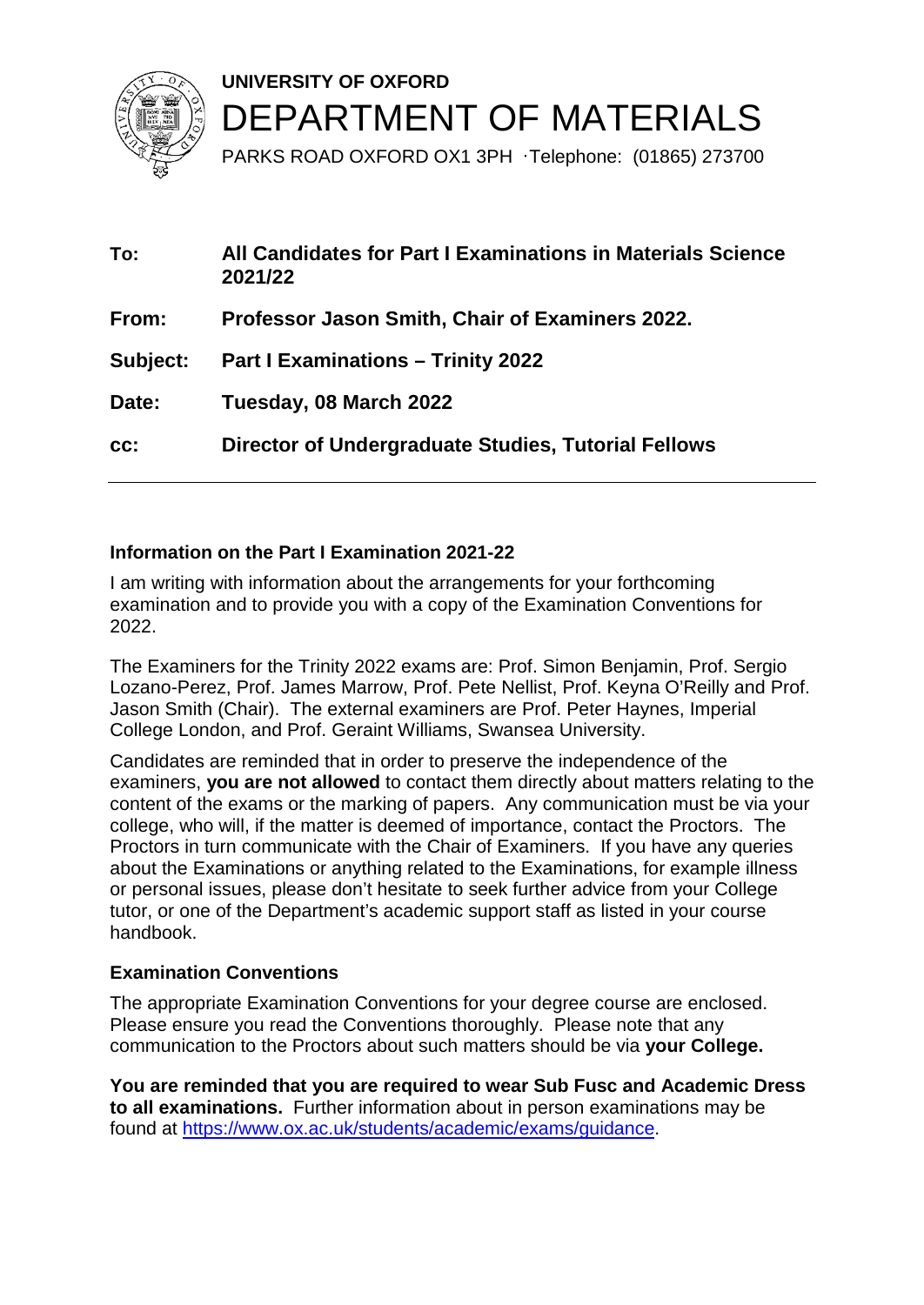### **Format of Exam Papers**

Past papers can be found on OXAM at<https://weblearn.ox.ac.uk/portal/site/:oxam> (or go to the University's homepage, click on "Oxford Students – Academic Matters – Examinations and Assessment" and select "OXAM: past examination papers"

The **general papers** will be of the same format as in recent years. That is, there will be eight questions on each paper, of which you are to answer five. The total number of marks for each paper is 100. Each question will therefore be worth 20 marks. Questions will be sub-divided into sections with the breakdown of marks that the examiners expect to give to each part of each question indicated.

As in previous years, the general paper questions are, where possible, likely to have some mathematical or analytical content.

There will be two **options papers***.* Materials Options papers comprise one section for each twelve-hour Options lecture course, each section containing two questions: candidates are required to answer one question from each of any three sections and a fourth question drawn from any one of the same three sections. The total number of marks available on each option paper is 100, and all questions carry equal marks. Questions will be sub-divided into sections with the breakdown of marks that the examiners expect to give to each part of each question indicated.

As in previous years, the option paper questions are, where possible, likely to have some mathematical or analytical content.

### **NOTE: Each question is to be started in a new answer booklet.**

### **Recording the questions you submit:**

The rubric on each paper indicates a prescribed number of answers required (e.g. "candidates are required to submit answers to no more than (x) questions"). You are asked to indicate on a covering sheet which questions, up to the prescribed number, you are submitting for marking. If this information is not provided then the examiners will mark the first (x) questions in numerical order by question number. The examiners will NOT mark questions in excess of the prescribed number. If fewer questions than the prescribed number are attempted:

- i) each missing attempt will be assigned a mark of zero,
- ii) for those questions that are attempted **no** marks beyond the maximum per question indicated on the paper will be awarded and
- iii) the mark for the paper will still be calculated out of 100.

In addition, for the Materials Options Papers, as per the rubric, the examiners will mark questions from only **three** sections. Should a candidate attempt questions from more than three sections the examiners will mark those questions from the first three sections in the order listed by the candidate on the covering page. If the information is not provided on a covering page then the examiners will mark the sections in alphabetical order by section delineator (section A, section B, etc.).

Although great care is taken when setting the exam papers, occasionally an error does remain. **If you think that there is an error or mistake** in your exam paper then you should make a note of this at the top of the relevant answer and clearly state the assumptions you have used in answering the question. You should then try to complete the paper as best you can. It will not be possible to query the content of the exam paper during the exam.